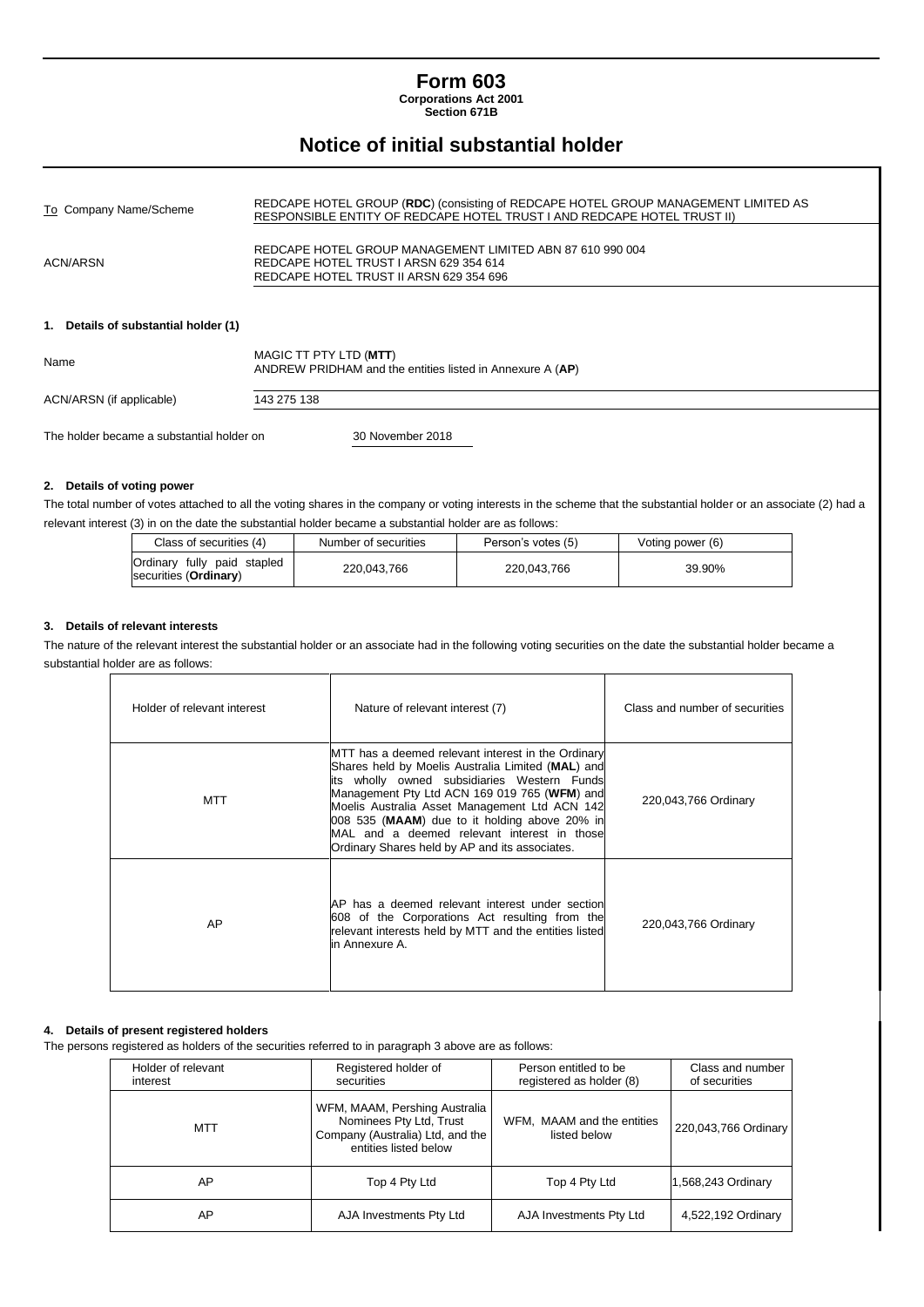## **5. Consideration**

The consideration paid for each relevant interest referred to in paragraph 3 above, and acquired in the four months prior to the day that the substantial holder became a substantial holder is as follows:

| Holder of relevant<br>interest | Date of acquisition                                 | Consideration (9) |          | Class and number<br>of securities |
|--------------------------------|-----------------------------------------------------|-------------------|----------|-----------------------------------|
|                                |                                                     | Cash              | Non-cash |                                   |
| MTT, AP                        | Various dates since July 2017 for<br>various prices | Cash              |          | 220,043,766 Ordinary              |
|                                |                                                     |                   |          |                                   |

#### **6. Associates**

The reasons the persons named in paragraph 3 above are associates of the substantial holder are as follows:

| Name and ACN/ARSN (if applicable) | Nature of association     |
|-----------------------------------|---------------------------|
| Refer to Annexure A               | Each is controlled by AP. |

#### **7. Addresses**

The addresses of persons named in this form are as follows:

| Name                | Address                                                                                    |
|---------------------|--------------------------------------------------------------------------------------------|
| Magic TT Pty Ltd    | Level 27, Governor Phillip Tower, 1 Farrer Place, Sydney NSW 2000                          |
| Andrew Pridham      | C/- Moelis Australia, Level 27, Governor Phillip Tower, 1 Farrer Place, Sydney NSW<br>2000 |
| Refer to Annexure A |                                                                                            |

# **Signature**

| print name Andrew Pridham | capacity | Director and in his own<br>capacity |
|---------------------------|----------|-------------------------------------|
| sign here Sule Problem    | date     | 4 December 2018                     |